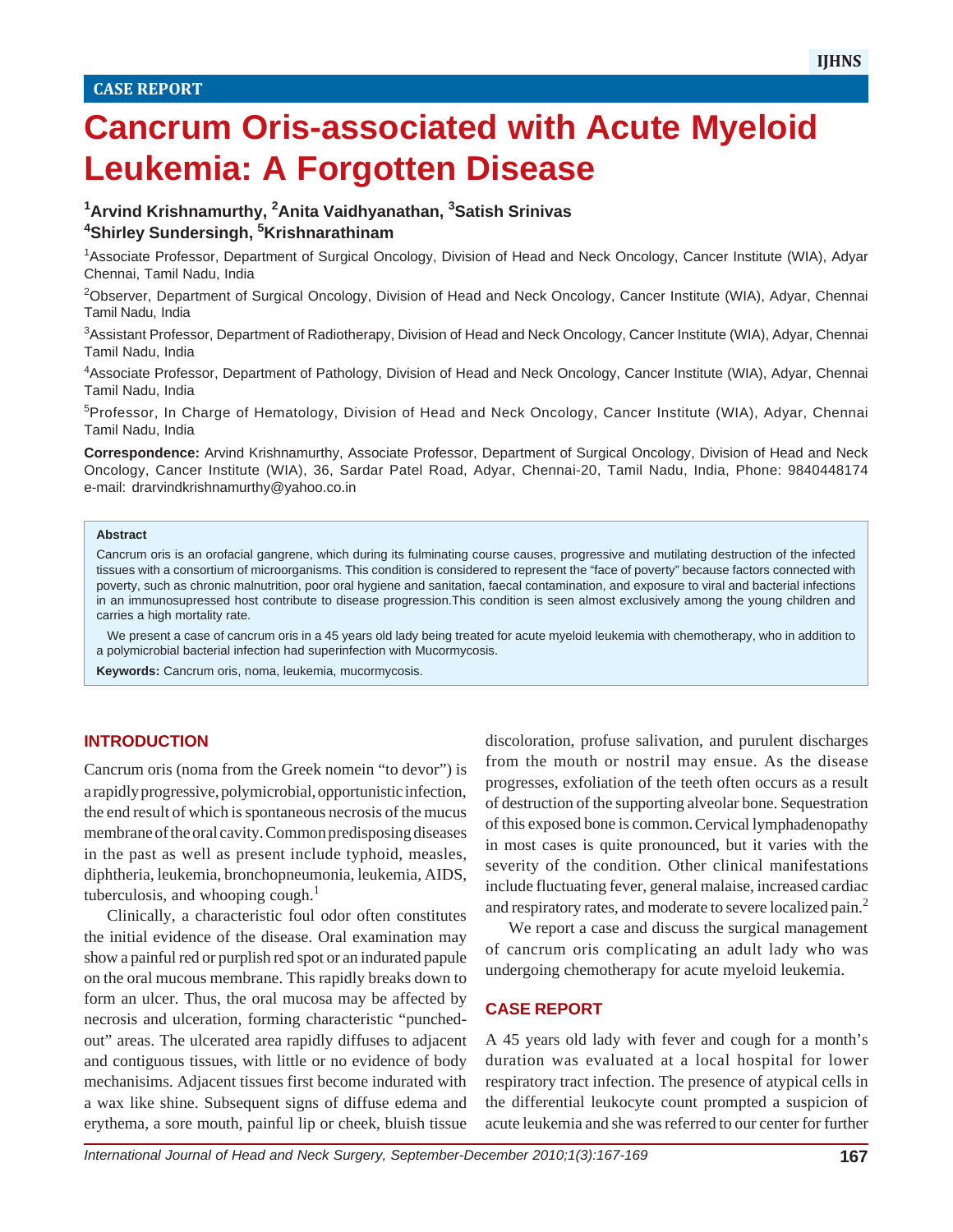#### *Arvind Krishnamurthy et al*

management. There was no history of any abnormal bleeding episodes. On further evaluation, a bone marrow aspiration and biopsy revealed 70 to 80% blast cells, flow cytometry showed acute myeloid leukemia with an immunophenotype M1. Cytogenetic study revealed a normal karyotype and her serum did not harbor FLT3 mutation. A chest skiagram showed a resolving right pneumonic patch. Her electrolytes, uric acid, renal, hepatic and coagulation parameters were within normal limits. She was diagnosed to have acute myeloid leukemia M1 intermediate risk and she was initially started on induction Mitoxantrone and Cytarabine.

She was planned for a second course of induction after the bone marrow on day 22 of the first induction was suggestive of residual disease.

From day 7 of the second induction, she had persistent fever with weakness and malaise which persisted despite broad spectrum antibiotics. On day 16, she developed a punched out ulcer in the left buccal mucosa. The foul smelling pus discharge from the ulcer culture had grown moderate growth of *Pseudomonas aeruginosa*, *Staphylococcus aureus* and *Klebsiella*. The infection flared up within a couple of days and quickly progressed to full thickness gangrene of the entire left cheek, sparing the mandible and maxilla (Fig. 1). She was taken up for wound debridement on day 19 of the second induction under the cover of broad spectrum antibiotics and antifungals (Fig. 2). The leukocyte and platelet counts had normalized and the bone marrow aspiration was reactive by them. The histopathology of the debrided tissue was suggestive of chronic necrotising fasciitis; in addition mucormycosis was



**Fig. 2:** After aggressive debridement



**Fig. 3:** Wound healing after local advancement



also demonstrated with classical vascular invasion of the fungal hyphae.

The resultant soft tissue defect was managed by daily dressings, appropriate broad spectrum antibiotics, Amphotericin B and local advancement of the tissues was done after a month to aid in complete healing (Fig. 3). The patient was taken up for consolidation chemotherapy and is now in remission.

## **DISCUSSION**

Cancrum oris, also known by names, such as Noma and Gangenous Stomatitis was first described by Tourdes in 1848. It has also been described in the Nazi concentration **Fig. 1:** Full blown cancrum oris camps during World War II.<sup>3</sup> The epidemiology of noma